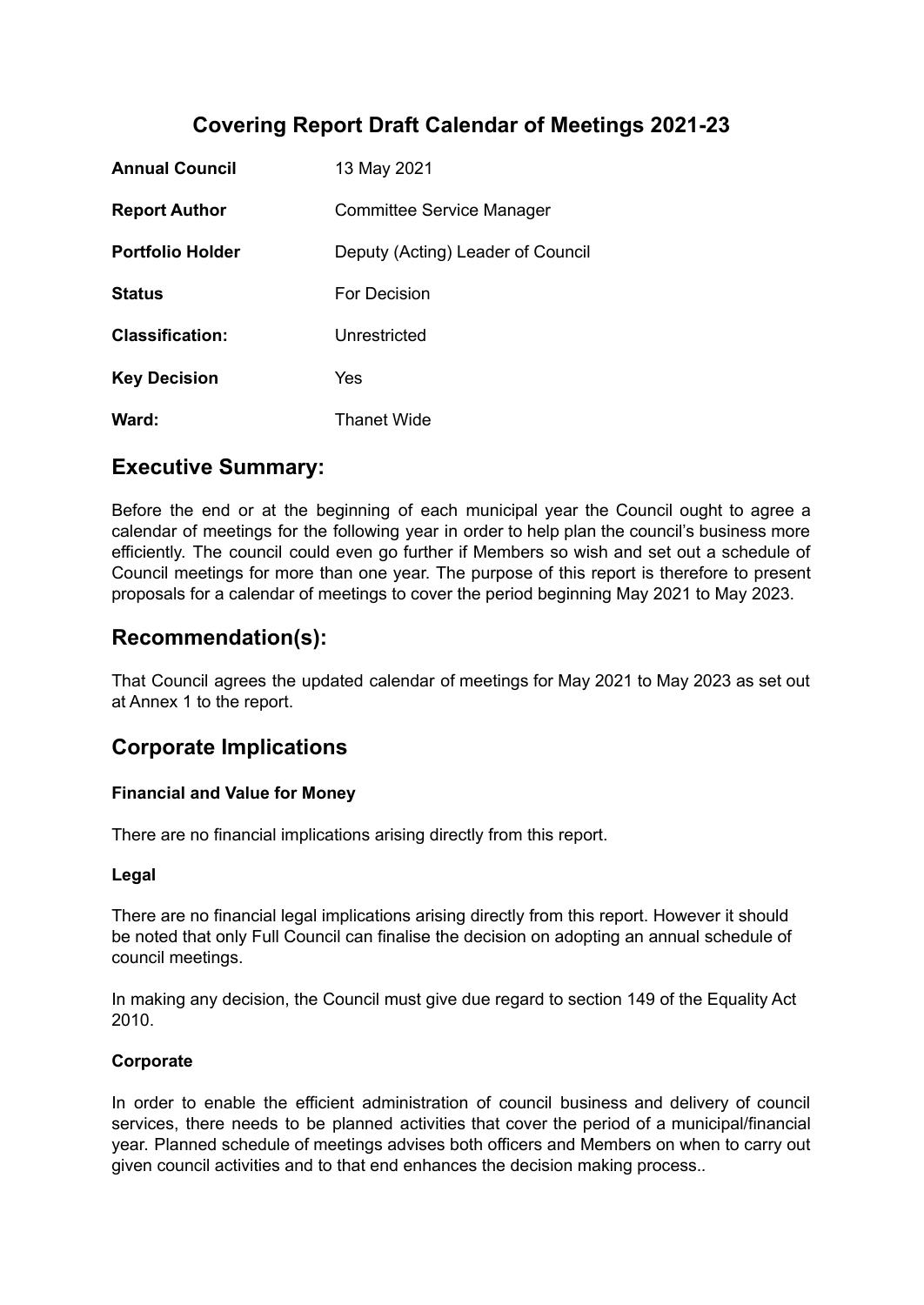#### **Equality Act 2010 & Public Sector Equality Duty**

*Members are reminded of the requirement, under the Public Sector Equality Duty (section* 149 of the Equality Act 2010) to have due regard to the aims of the Duty at the time the *decision is taken. The aims of the Duty are: (i) eliminate unlawful discrimination, harassment, victimisation and other conduct prohibited by the Act, (ii) advance equality of opportunity between people who share a protected characteristic and people who do not share it, and (iii) foster good relations between people who share a protected characteristic and people who do not share it.*

*Protected characteristics: age, sex, disability, race, sexual orientation, gender reassignment, religion or belief and pregnancy & maternity. Only aim (i) of the Duty applies to Marriage & civil partnership*.

This report relates to the following aim of the equality duty: - *(Delete as appropriate)*

- *● To eliminate unlawful discrimination, harassment, victimisation and other conduct prohibited by the Act.*
- *● To advance equality of opportunity between people who share a protected characteristic and people who do not share it*
- *● To foster good relations between people who share a protected characteristic and people who do not share it.*

There are no equity and equality issues arising directly from this report but the Council needs to retain a strong focus and understanding on issues of diversity amongst the local community and ensure service delivery matches these.

## **CORPORATE PRIORITIES**

This report relates to the following corporate priorities: -

- *● Growth*
- *● Environment*
- *● Communities*

## **1.0 Introduction and Background**

- 1.1 Although it has been the tradition on previous occasions that a programme of ordinary meetings of the Council for the year was approved by Council at any one time, suggestions have been offered before by officers and agreed by Members to approve a programme that had more than one year's schedule of meetings.
- 1.2 This approach would enable Council service areas to plan their work ahead of time. The current multi-year calendar of meetings was approved by Council on 16 May 2019.
- 1.3 It is therefore proposed in the report that Members agree the calendar of meetings at this Annual meeting.